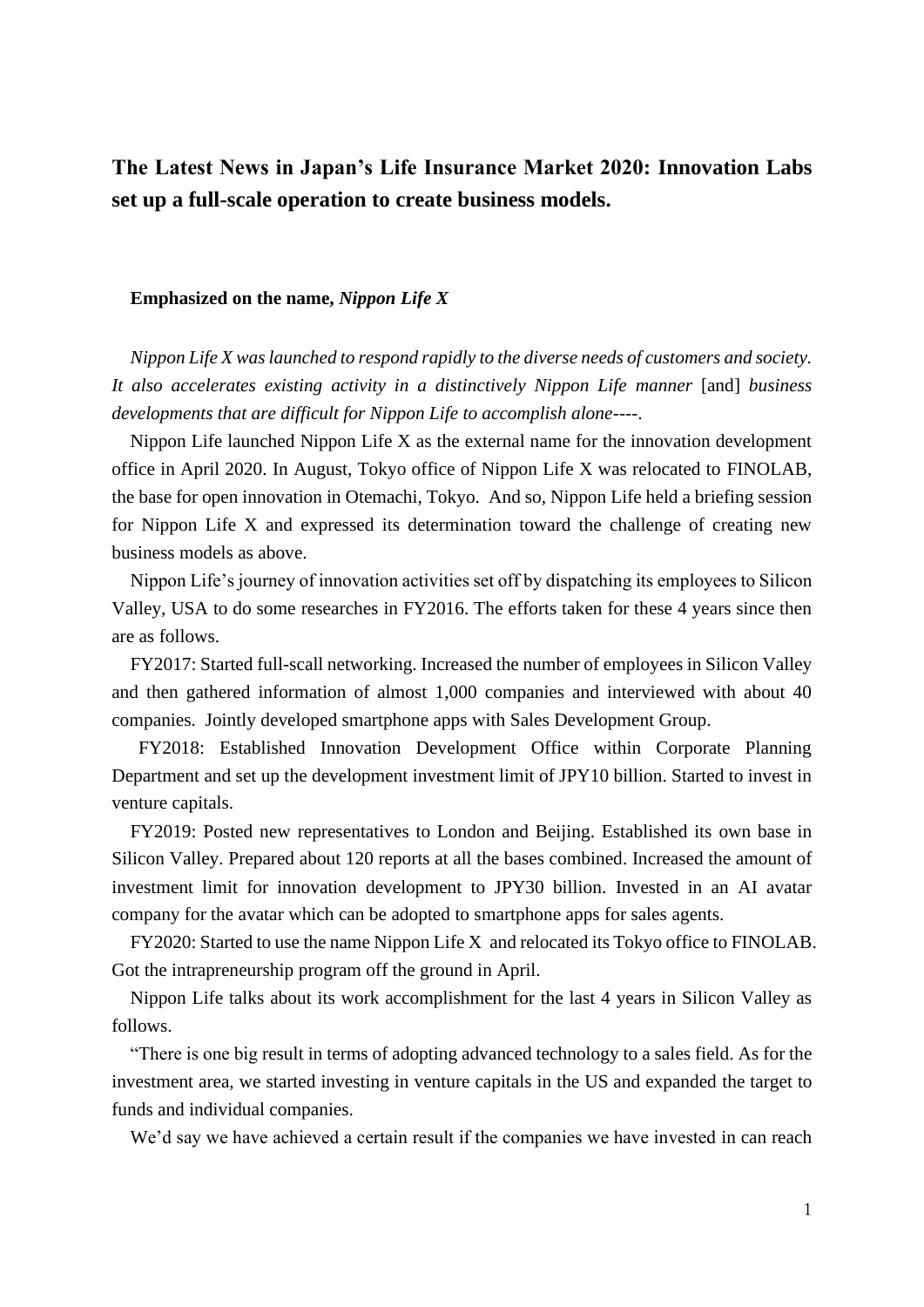the level that they produce some innovation for life insurance sales or new business in the next step. This is still in a developing stage though…"

By the way, the "one big result" for a sales field is the smartphone app for sales agents using an AI avatar, which will give some advice to the sales agents such as "Your presentation is good on this point…" or "It would be much better if…" and so on for the presentation an agent made toward the app.

### **Increased investment limit for innovation development to JPY30 billion**

In November 2019, Nippon Life's Innovation Development Office decided to increase the amount of the investment limit for innovation development from JPY10 billion to JPY30 billion.

Its portfolio includes individual companies, venture capitals and investment trusts, and 70% of the limit have been invested on a commitment base so far. However, the investment is considered more like R&D expenses so that an investment return is a secondary result.

So how does Nippon Life find potential overseas startup companies?

"We have taken a very cautious approach as investing in overseas venture capitals first and then setting up investment funds, and from there investing in individual companies," said Nippon Life.

In Japan, by taking advantages of Nissay Capital, Nippon Life sets up investment funds every year with a certain amount of funds. They say that in the seed or early stage, a growth phase of the venture capitals, Nippon Life is taking a lead.

There also are names such as UTokyo IPC and Plug and Play in the US as its business partners.

UTokyo IPC aims to expand the innovation ecosystem of the University of Tokyo. There are three activities: entrepreneur support, investment business, and corporate innovation support. Nippon Life joined in March 2020.

Silicon Valley's Plug and Play will be utilized as its sourcing, (a means of selecting target companies and further negotiation) for startups in USA, Japan and China.

As for the investment and research structure, in addition to 15 people placed in Tokyo, 1 each in London and Beijing, 8 in Silicon Valley have been placed respectively.

The reason for setting up another base in London and Beijing is that "There exists a different ecosystem in a different place and we need to follow each thoroughly," according to Nippon Life.

In Beijing, mega IT companies such as Tencent provide various platforms and create miniapps within apps. Thereby, mega IT companies are the main body of innovation or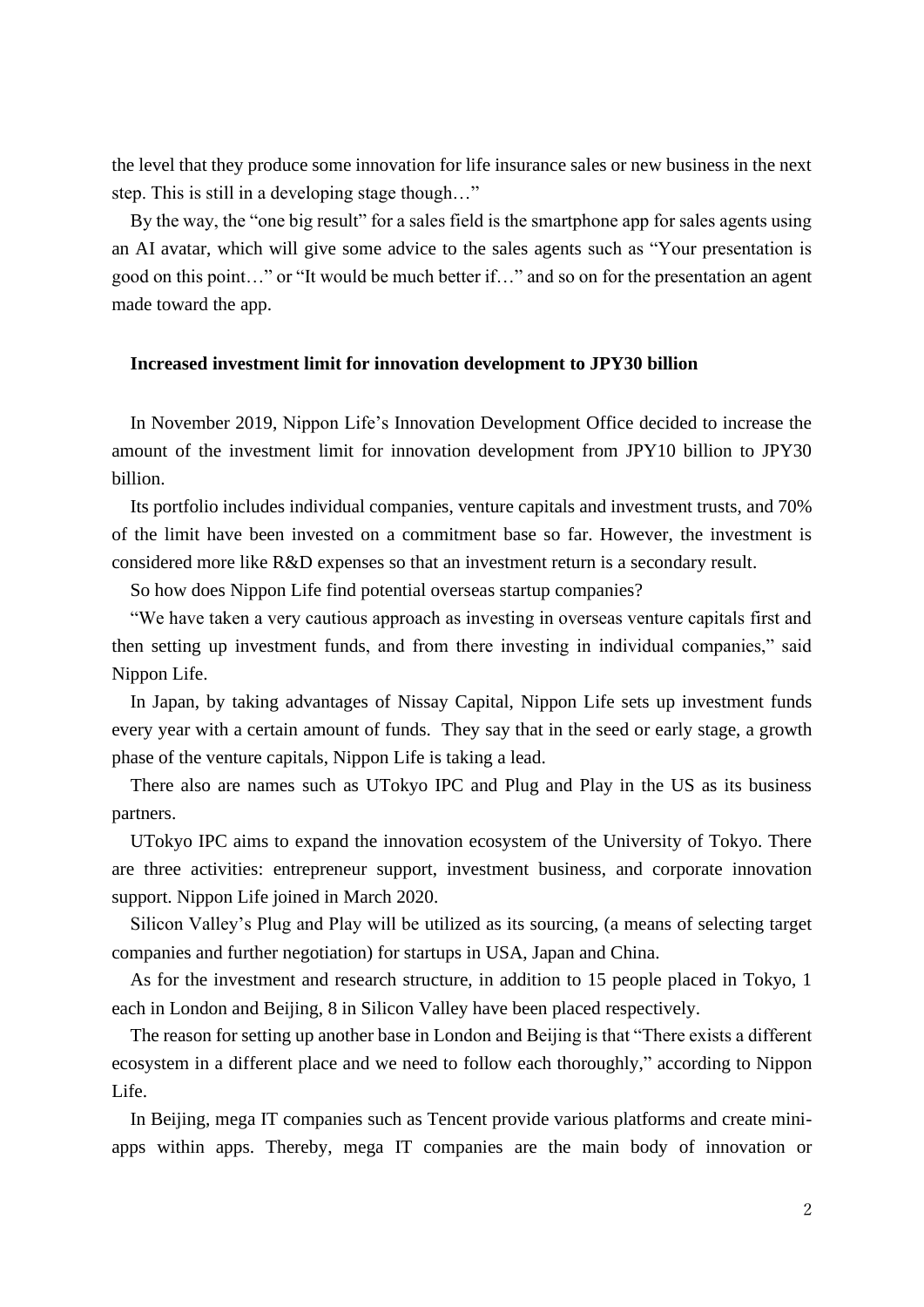digitalization. On the other hand, in London, banks and insurers are in the center of innovation ecosystem.

## **Fostering innovation awareness through intrapreneurship program**

A service which allows a person who needs a temporary childcare service to search for available childcare places by the nearest train station and other conditions, and then apply for the service through smartphone app---this is the idea selected through the paper screening of the intrapreneurship program of Nippon Life.

Innovation Development Office launched an intrapreneurship program in April 2020. Through the program, it aims to foster awareness for innovation and establish it as corporate culture.

There are four new business areas it aims for: ①Childcare and Education, ②Healthcare, ③Work style and Diversity, and ④Finance and Economics.

The program was offered to all the internal employees of almost 20,000 and by the deadline, the end of May, 423 ideas were received. Applicants were ranged from 20s to 60s, including not only head office staff but also branch staff.

According to Nippon Life, it appeared that managers in their late 30s and early 40s came up with good ideas as they know the insurance business inside out.

During the paper screening in the beginning of August, 20 ideas made the cut. Of which, 7 ideas are in the area of childcare and education, 6 in healthcare, 1 in work style and diversity, and 2 in other areas.

At the midterm selection in September, 20 ideas will be reduced to about 10 ideas and at the final selection which will have been held by the end of December, a few ideas will be selected to be commercialized.

After that, a project team will be formed centered with the idea's proposer and supported by members of Nippon Life X, consultants and partner companies including startup companies and they aims for commercialization in FY2021.

For the ideas which couldn't make it this time, detailed feedbacks such as "This part was good but this part was lacking," or "It'd be better if you dig further here," are given back to applicants.

Nippon Life shows its eagerness toward the program as "We'd like them to blush up their ideas at a seminar for people who proposed their ideas regardless of their approval or rejection. We'd like to continue to keep this intrapreneurship program every year."

#### **Development status of other companies competing for innovation**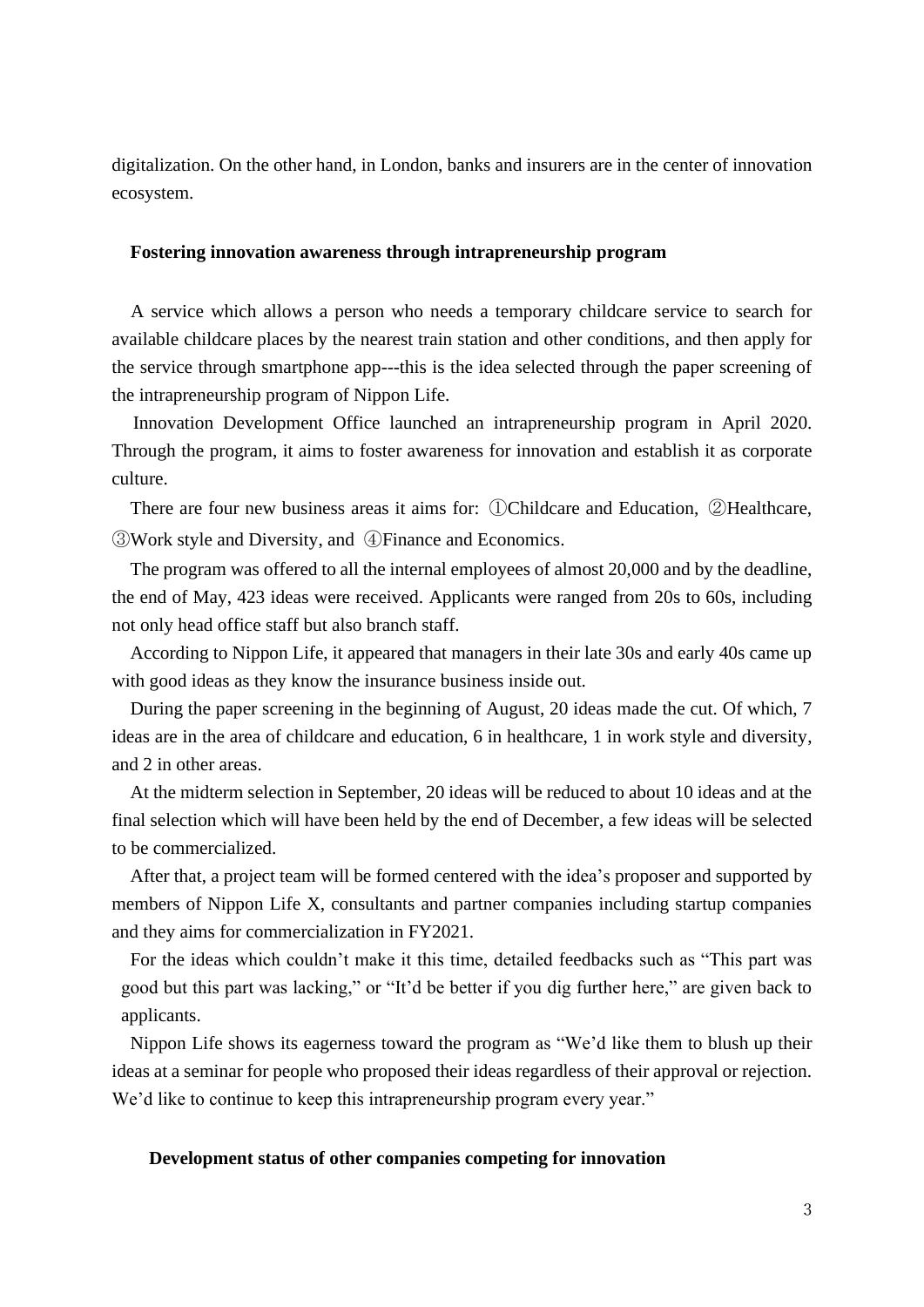Not only Nippon Life, but other life insurance companies are also working on establishing systems which effectively conduct researches on new services with advanced technologies, such as AI or wearable devices, and a proof-of-concept which assumed to be utilized for life insurance business. Each company's main initiatives are as follows.

<Dai-ichi Life>

Dai-ichi Life Innovation Lab was established in April 2018. The company pursues initiatives by following the next four steps: ①Formulate business concepts, ②Gather information and consolidate skills/expertise ③Conduct flexible PoC, Proof of Concept, and ④Contribute to existing operation, etc.

On the global expansion aspect, Dai-ichi Life has set up the system to gather trend information on advanced technologies and startups through the offices in London and Shanghai, with the center on Dai-ichi Life Innovation Lab, Silicon Valley established in July 2018 and the regional headquarter in Singapore.

One of the results is dementia insurance released in December 2018. Its unique feature, a cognitive function check tool, was arranged for a smartphone app by America's startup company, Neurotrack, with whom Dai-ichi Life formed a strategic partnership. The number of policies sold for this dementia insurance exceeded 200,000 as of the end of May 2020.

<Sumitomo Life>

Sumitomo Life Digital Innovation Labs was established in Tokyo and Silicon Valley, USA in April 2018. It strengthens the partnership with South African's financial services company, Discovery, and the Netherlands' NN group in the digital field.

In July of the same year, a health promotion type of insurance, *Vitality*, was released for the first time in Japan. *Vitality* is a wellness program developed and introduced by South Africa's Discovery in 1997. The number of sales surpassed 440,000 policies by the end of May, 2020.

<Aflac>

In August 2018, Aflac Innovation Lab was opened. Its mission is to open up a new business frontier by combining insurance and something else. In October of the same year, a health promotion type of insurance was started to be sold exclusively through online. Aflac will carry forward the projects focused on healthcare because it is no stranger to life insurance and easy to tackle with,

<Meiji Yasuda Life>

In April 2019, Meiji Yasuda Institute of Life and Wellness, Inc. changed its name to Meiji Yasuda Research Institute. It enhances a basic survey on healthcare, advanced technology and big data from a medium to long term perspective. Moreover, together with Digital Innovation Development Office which is under Corporate Planning Department and is responsible for